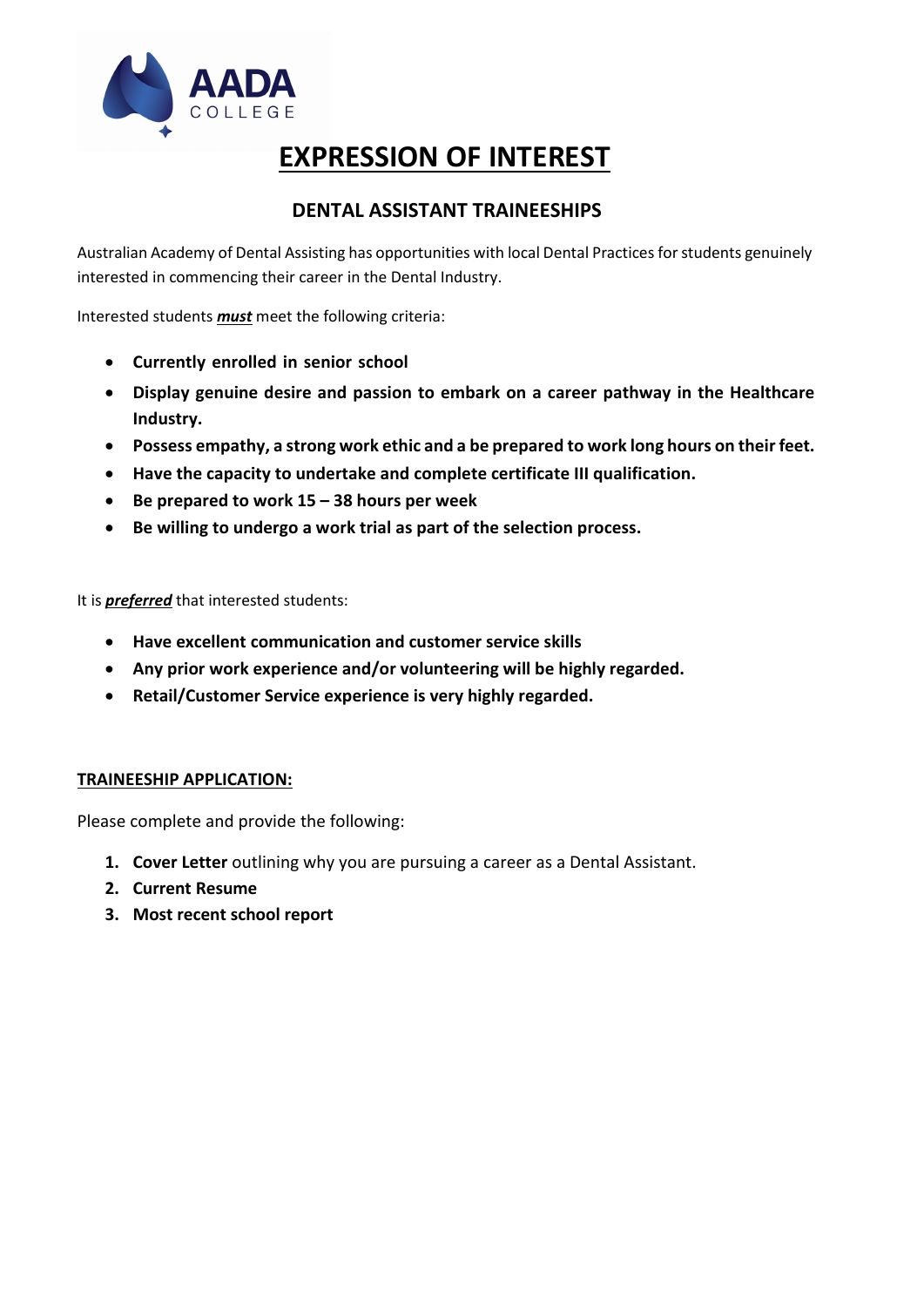

## **EXPRESSION OF INTEREST**

| <b>STUDENT NAME:</b>  |  |
|-----------------------|--|
| <b>DATE OF BIRTH:</b> |  |
| <b>YEAR LEVEL:</b>    |  |
| <b>STUDENT EMAIL:</b> |  |
| <b>STUDENT PHONE:</b> |  |

| <b>PARENT/GUARDIAN NAME:</b> |  |
|------------------------------|--|
| <b>EMAIL:</b>                |  |
| <b>PHONE:</b>                |  |

| <b>REFERRING SCHOOL:</b>         |  |
|----------------------------------|--|
| <b>REFERRING SCHOOL CONTACT:</b> |  |
| <b>CONTACT EMAIL:</b>            |  |
| <b>CONTACT PHONE:</b>            |  |

#### **Do you belong to any of the following groups?**

Your responses to the questions below will support Queensland Government's continued commitment to developing strategies and programs to promote inclusive, diverse and accessible workplaces for everyone. Answers to these questions are confidential, nonidentifiable and optional. The information provided will not be disclosed to other parties, including those involved in your application and recruitment process.

| $\perp$ | People with disability                               | $\Box$ Torres Strait Islander people |
|---------|------------------------------------------------------|--------------------------------------|
|         | $\Box$ Aboriginal people                             | Women                                |
|         | $\Box$ People from a non-English-speaking background |                                      |